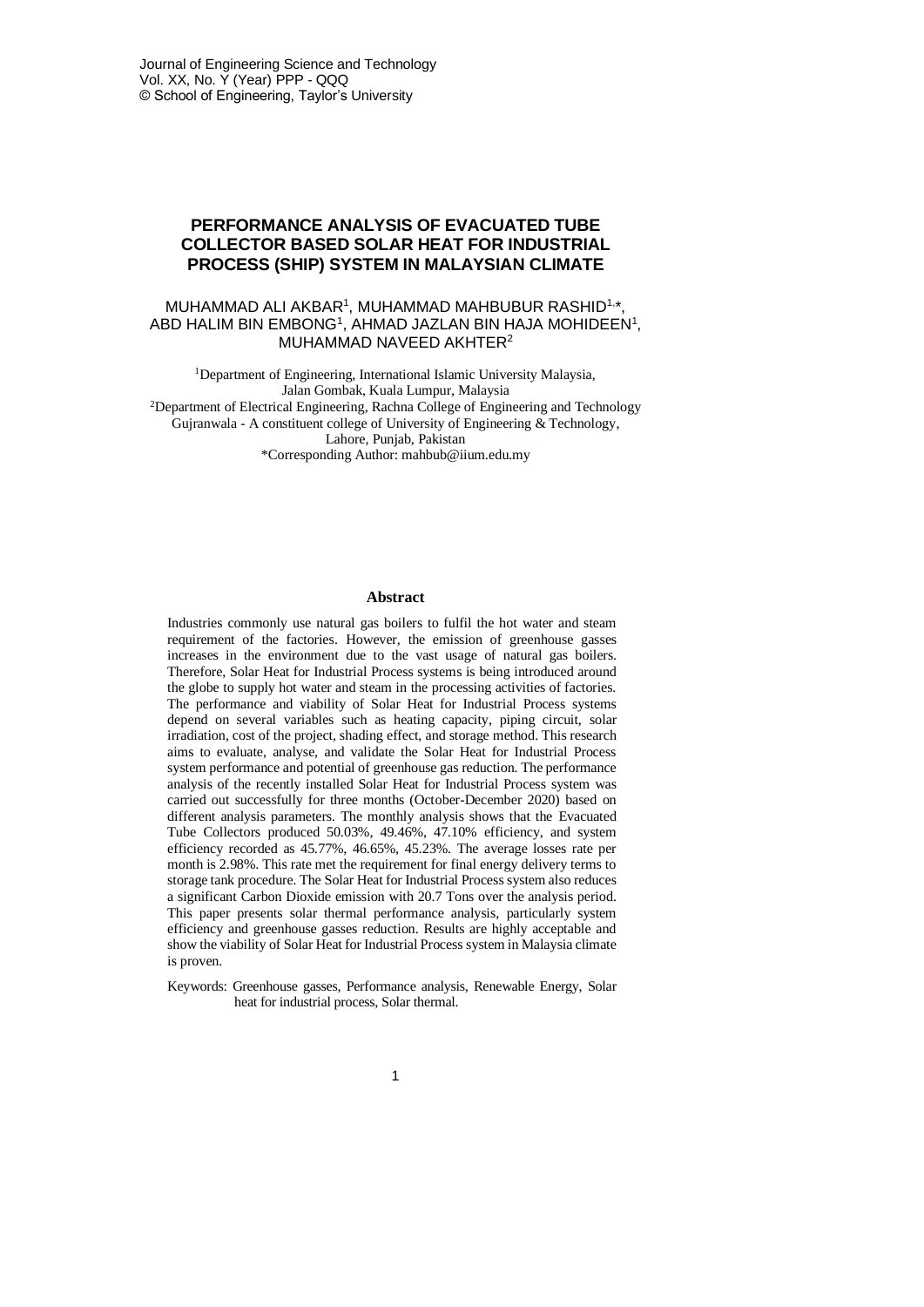### **1. Introduction**

Solar Heat for Industrial Process (SHIP) systems are being implemented in the industries to reduce greenhouse gas (GHG) emissions. Solar energy is free from GHG emissions; therefore, it is an alternate source for thermal energy to preserve fossil fuel reserves. The primary element of a typical SHIP system is a solar thermal collector, and the area of each collector is between two to five meters square. It also consists of a control system, water circulation pump, hot  $\&$  cold water storage tank, and finally, a heat exchanger [1-2].

Worldwide, there are two types of the solar thermal system being used. The first is a thermosiphon, in which the fluid circulates without the necessity of a pump, and the second is a pumped-based solar thermal system. 58% of the systems are thermosiphon, and 42% of the system are pump-based. The use of SHIP systems majorly depends on climate. The energy yield majorly depends on the climate and the solar thermal collector. The system yield also relies on its operation type, which can be pumped solar thermal systems or thermosiphon systems.

The capacity of the global solar thermal system raised around eight times over the last two decades. In 2000, the installed capacity was 62 Gigawatt thermal (GW<sub>th</sub>) with 89 million m<sup>2</sup> of covered area, and in 2019, it was 479 GW<sub>th</sub> with a covered area of  $684$  million m<sup>2</sup>). The yearly solar thermal energy yields were founded as 51 terawatt hour (TWh) in 2000 and 389 TWh in 2019 [3].

Besides the SHIP system, the solar thermal collectors are also being used in several other applications like solar district heating, solar thermal cooling, food drying, space heating, swimming pool water heating for domestic hot water. Flat Plate Collector (FPC), Evacuated Tube Collector (ETC), and parabolic solar thermal collector are the more popular in the solar thermal applications [4-6]. Several studies have been done recently around the world on different domains of solar thermal systems.

These studies are categorised into three major domains, namely, 1) Feasibility studies on different climates; 2) Experimental setup for analysing the performance of different types of solar thermal collectors; 3) Experimental setup for an increase in performance by using different nanofluids. A few relevant studies are presented here, which are under the scope of this research. Different climates were considered during the literature review, including China, Canada, Hong Kong, Malaysia, Ireland, Poland, and Egypt. The test duration of analysis and flow rate varies based on studies to evaluate the performance of solar thermal systems. The aperture area from  $1.14m<sup>2</sup>$  to  $5.58 m<sup>2</sup>$  is utilised to carry out the experimental studies.

A researcher group [7] from Hong Kong has done a performance analysis of the domestic solar hot water system based on ETC. They have done the experiments according to thermosyphon types, which includes open and closed set up. Based on their findings, ETC is more viable in the high-temperature process and terms of connection with a heat pump or absorption chillers.

The efficiency of ETC under several operating conditions was carried out in the climate of Canada [8]. The presented study is focused on the efficiency of various configurations of ETC. The experimental setup consists of five different sizes of evacuated tube collectors, and the efficiency was tested on different flow rates and panel angles. Thus, factors such as solar circuit pipes losses ( $\dot{Q}^{pipe}_{loss}$ ), heat exchanger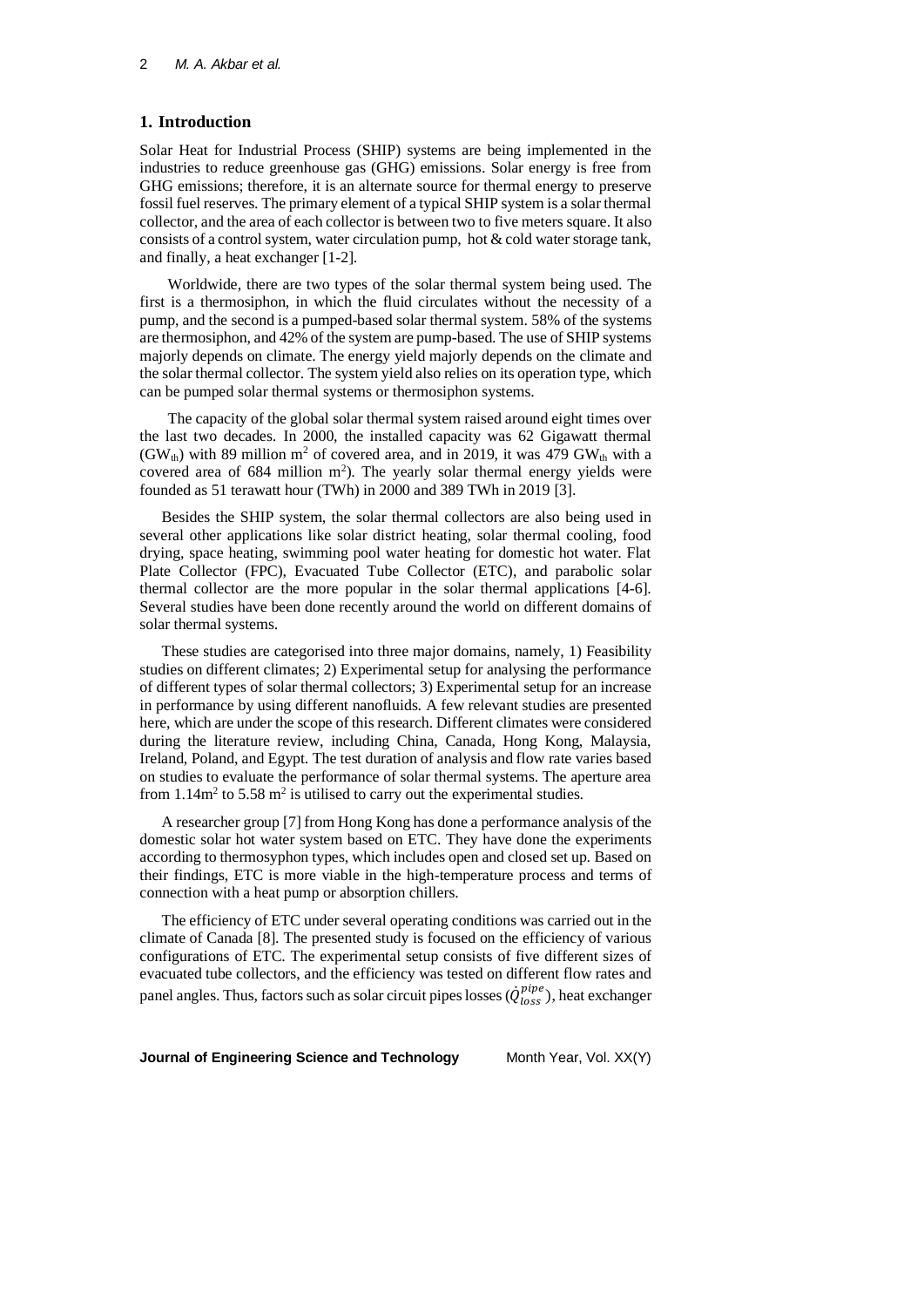losses  $(Q_{loss}^{hex})$  and system losses  $(\dot{Q}_{loss}^{sys})$  were not evaluated. The findings over a period of one and half year show that the maximum collector efficiency  $(\eta_{coll})$  of ETC hit up to 34% under Canada climate.

A group of researchers [9] from the University Malaysia Pahang, Malaysia, performed the evaluation of ETC using water-based titanium oxide (tio) nanofluid. The experimental setup of the solar system consisted of a 16-tubes ETC module, a pump to circulate the water, a pyranometer to measure the irradiance, a temperature sensor, a heat exchanger, and finally, a power source for the pump and monitoring system. The test was conducted several times during sunny days only. Separate performance analysis was done with nanofluid and water, maximum efficiency founded as 73% and 58%, respectively.

A study was carried out for energy performance of an ETC using single-walled carbon nanotubes nanofluids by the Faculty of Engineering, University of Malaya, Malaysia [10]. The performance was tested by mixing different percentages of SWCNTs nanofluids. The study also compared water and SWCNTs nanofluid at different flow rates of 0.008, 0.017, and 0.025 kg/s. Application of ETC was proposed for domestic house application only. The tests were performed several times on sunny, cloudy, and rainy days as well. The efficiencies of the ETC based on different flow rates were found as 30.88%, 48.21%, and 54.37% for water.

Another study [11] was carried out on the same experimental system of the University of Malaya, Malaysia. This research focuses on performance analysis between two different working fluids: water and graphene nanoplatelets nanofluid. The thermal efficiency for water was found as 33, 51, and 54 (%) on three different flow rates of 0.5, 1, and 1.5 (LPM) respectively.

The techno-economic feasibility of using the Evacuated Tube Collector to assist heat pump was carried out in [12]. The test was performed from October to April during Sunny & Cloudy moments. An evacuated tube collector with a gross area of  $9.75m<sup>2</sup>$  and aperture area of 5.58 m<sup>2</sup> was used, consisting of 60 glass tubes. The maximum solar irradiance values on sunny days were  $1.17 \text{ kW/m}^2$  outside the greenhouse, and  $0.770 \text{ kW/m}^2$  was noted inside the greenhouse under the climate of China. The ETC efficiency findings were 40-50% on sunny days and 35-40% on cloudy days. The payback period of the ETC, which operates in winter only, was found as four (4) years.

A feasibility study for Thermo-economic and Environmental Analysis of FPC and ETC was done [13] under Cold Climatic Conditions of Ireland. TRNSYS16 software was used to analyse the FPC and ETC performance and payback period. The test was carried out on three days of solar irradiance data with the collector area  $(2.04m<sup>2</sup>)$  for FPC & ETC. It was analysed that the supply temperature  $(T_{supply})$  and solar irradiance  $(G_t)$  are the notable parameters which affect the  $\eta_{coll}$ . According to the thermal and economic analysis, the system efficiency  $(\eta_{sys})$  of ETC was found better than the FPC. The  $\eta_{coll}$  of ETC was found as 48%, 51% and 47% on 10<sup>th</sup> October, 22<sup>nd</sup> October, and 28<sup>th</sup> September respectively.

Recently, thermal performance was performed on ETC in Lublin, Poland [14]. The presented results consist of the energy performance of an experimental ETC system. The proposed collector consists of 24 tubes with  $2.9m<sup>2</sup>$  of gross area. The analysis of thermal and exergy efficiencies was carried out for July and August only. G<sub>t</sub> recorded as 80 kWh/m<sup>2</sup> for July and 112.8 kWh/m<sup>2</sup> for August. The mean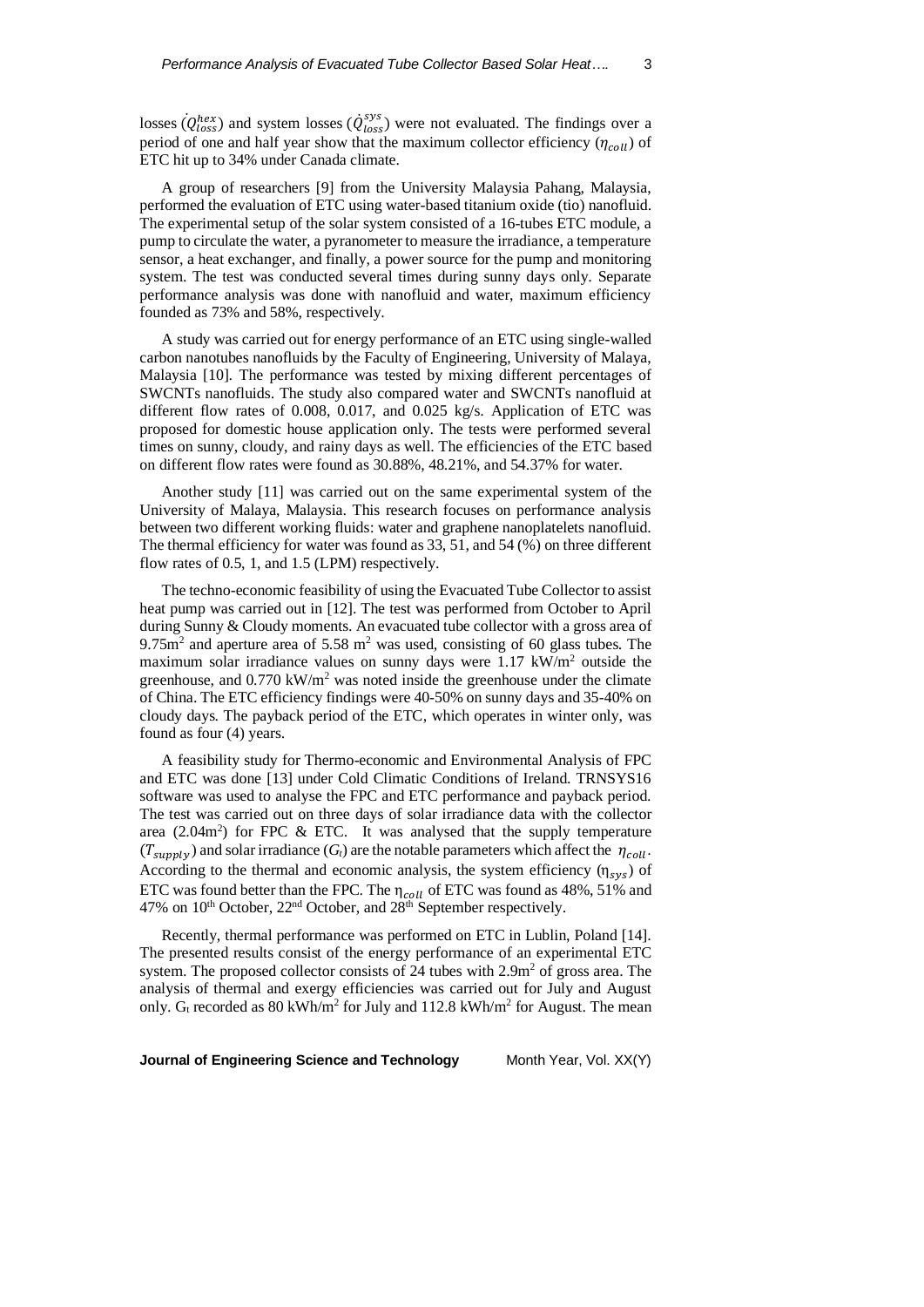value of energy generation by ETC was found as  $4.28 \text{ MJ/(m}^2 \cdot d)$ . Furthermore, the monthly mean  $\eta_{coll}$  was 45.3% in July and 32.9% in the month of August.

Another recent study was carried out [15] under the Egyptian climate. The study covers a comparative study of the performance of a novel helical direct flow U-Tube Evacuated Tube Collector. The experimental setup was done on four (4) conventional U-tube ETC and four (4) modified helical U-tube collectors. The test was done on three different days with various flowrate and different modified helical U-tube collectors. The summary of the presented literature studies is shown in Table 1.

| Ref. &<br>Location    | <b>Test Period</b>                  | Technique /<br><b>Parameter</b>                  | Eff<br>(%)              | <b>Total</b><br>Area | <b>Total</b><br><b>Tubes</b> |
|-----------------------|-------------------------------------|--------------------------------------------------|-------------------------|----------------------|------------------------------|
| $[7]$<br>Hong<br>Kong | 13-16 Jan 2009<br>04-07 Jul 2009    | Open / Close<br>thermosyphon                     | $35 - 62$               | 3.12                 | 28                           |
| [8]<br>Canada         | July 2008 - Jan<br>2010             | Diff flow rate                                   | Up to<br>34             |                      | 32<br>$\&$<br>16             |
| $[9]$<br>Malaysia     | 9.00am-6.00pm<br>15 min of interval | Clear sky day                                    | Up to<br>58             | 2.77                 | 16                           |
| $[10]$<br>Malaysia    | Sunny & Cloudy,<br>Several Days     | Flow rate<br>(kg/s)<br>0.008,<br>0.017,<br>0.025 | 30.88<br>48.21<br>54.37 | 1.14                 | 12                           |
| $[11]$<br>Malaysia    | January to<br>September             | Flow rate<br>(lpm)<br>0.5,<br>01<br>1.5          | 33<br>51<br>54          | 1.14                 | 12                           |
| $[12]$<br>China       | Oct - Apr                           | Sunny &<br>Cloudy<br>moments                     | 40-50<br>35-40          | 5.58                 | 60                           |
| $[13]$<br>Ireland     | 3 Days                              | FPC vs. ETC<br>10 Oct<br>22 Oct<br>28 Sep        | 48.00<br>51.00<br>47.00 |                      |                              |
| $[14]$<br>Poland      | Two Months                          | July<br>August                                   | 45.30<br>32.90          | 3.60                 | 24                           |
| $[15]$<br>Egypt       | 2019<br>04 Sep<br>08 Sep<br>11 Sep  | Flow rate<br>(lpm)<br>10<br>20<br>30             | 31.6<br>35.8<br>38.6    | Less<br>then<br>1.14 | 08                           |

**Table 1. Summary of literature studies on solar thermal analysis.**

In summary, the stated studies presented in this section on the ETC are based on the solar thermal systems implemented around the globe. However, there is no single industrial standard performance analysis performed under Malaysia climate. Only experimental studies were carried out, which is insufficient evidence for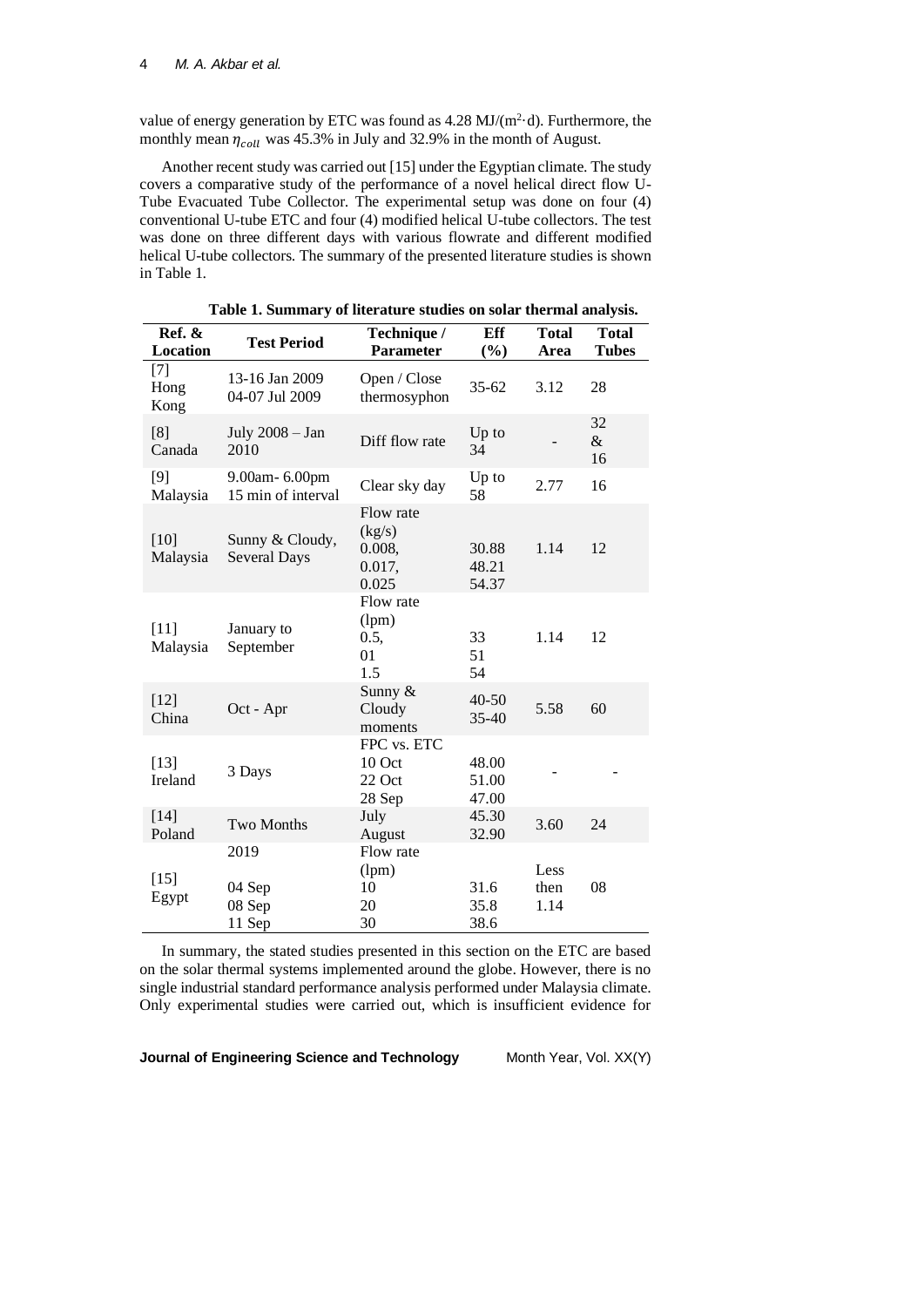industries to embark on solar thermal systems. Therefore, it is necessary to develop a real industrial solar thermal project, and its performance analysis should be carried out in the Malaysian environment.

### **2. SHIP System**

### **2.1.Description of system**

The Solar Heat for Industrial Process (SHIP) system is installed at the latitude of 01°28'57" and longitude of 103°54'25" in one of the process industries, Pasir Gudang, Johor, Malaysia. The solar thermal panel was installed on the rooftop of the boiler section of the factory. Pasir Gudang is about 8 meters above sea level, and the rooftop is 8.35 meters above the ground. The total height of the panels is approximately 16.35 meters. ETC's are widely used as stationary solar collectors. In the developed SHIP system, ETC's are tilted with an optimum angle of 10˚ based on manufacturer recommendation, and the standard calculation method used [9] to maximise the harnessing of solar radiation.

ETC's are designed to use a vacuum shield that reduces absorber heat losses, boosting solar radiation to improve energy efficiency. The vacuum shield around the heat pipe prevents heat loss through convection and conductivity to allow the collectors to work at higher temperatures than the Flat Plate Collectors (FPC) [16]. The ETC life depends on its manufacturer, few brands can last below than 20 years but majorly the lifespan is 20-25 years. The standard economic ROI period of ETC is 20 years, as mentioned by Fayaz et al. [17]. These are the primary reasons to select the ETC for the developed SHIP system.

The three arrays were installed on the roof, at 8-meter high from the ground with no shading effect, and its area is  $38.95 \times 15.05$  m<sup>2</sup>. Total Seventy-Five (75) ETC panel was mounted, and each array consists of 25 ETC panels. The CPC-1518 is used, manufactured by [18]. Each ETC panel consists of 18 evacuated tubes with a gross area of 3.41  $m<sup>2</sup>$  and an aperture area of 3.0  $m<sup>2</sup>$ . Thus, the total gross area of 75 ETC panels is  $255.75 \text{ m}^2$ , and the aperture area is  $225 \text{ m}^2$ . The ETC array installed in the SHIP system is shown in Fig. 1, and technical specifications are presented in Table 2.



**Fig. 1. Evacuated tube collectors (ETC) at SHIP system.**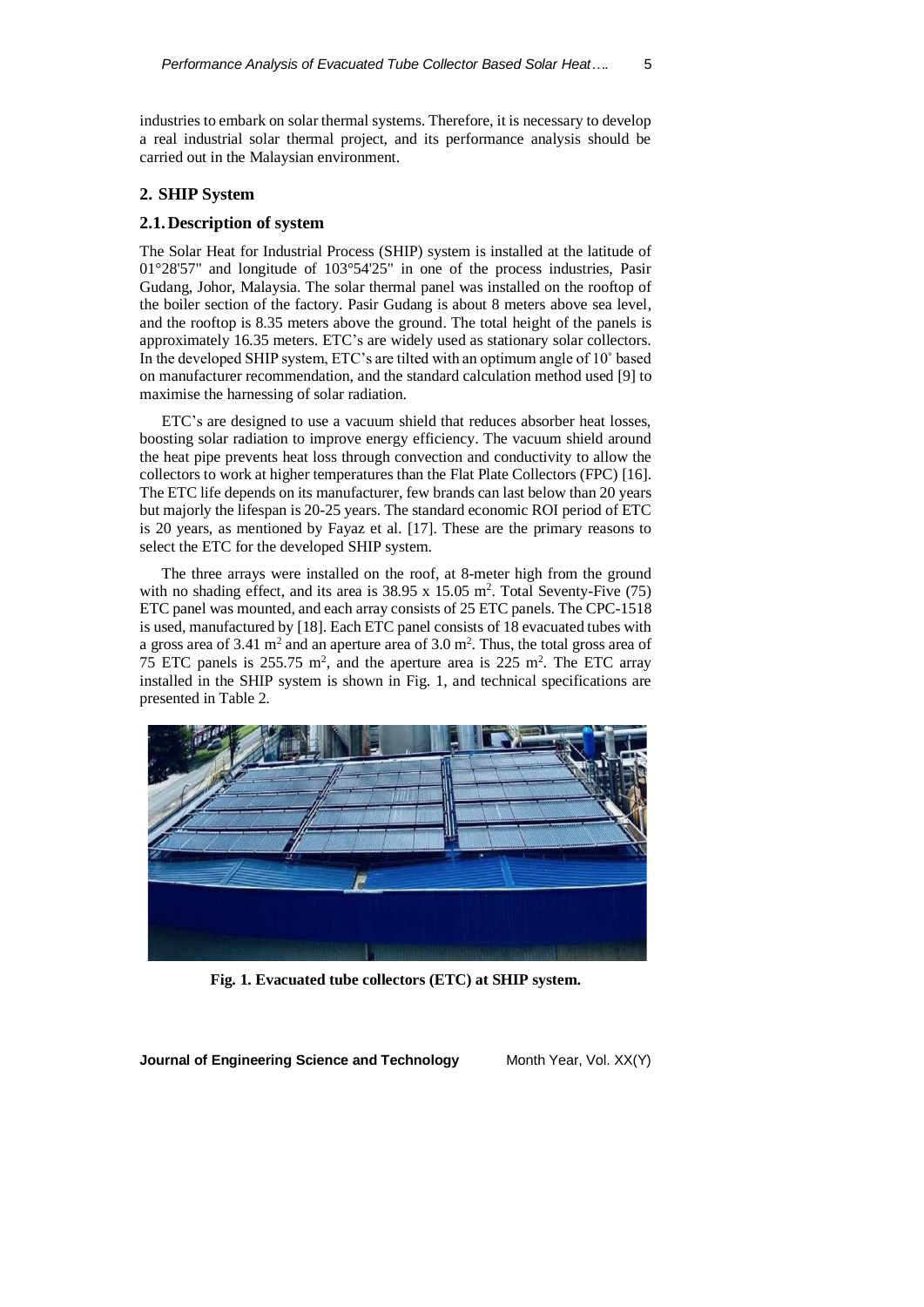| <b>Item</b>                        | Unit                 | <b>Amount</b>  |
|------------------------------------|----------------------|----------------|
| <b>Series</b>                      |                      | <b>CPC1518</b> |
| <b>Tubes</b>                       |                      | 18             |
| <b>Annual Yield</b>                | kWh/m <sup>2</sup> a | 651            |
| <b>Dimensions</b>                  | m                    | 2.08x1.64x0.1  |
| Gross surface area                 | m <sup>2</sup>       | 3.4            |
| Aperture area                      | m <sup>2</sup>       | 3.0            |
| <b>Collector contents</b>          | liter                | 2.4            |
| Weight                             | k <i>g</i>           | 54             |
| <b>Max.</b> working overpressure   | bar                  | 10             |
| <b>Max.</b> stagnation temperature | $\rm ^{\circ}C$      | 345            |
| <b>Connection clamping ring</b>    | mm                   | 15             |

**Table 2. Technical specifications of evacuated tube collector (ETC).**

The schematic diagram of the SHIP system is shown in Fig. 2. Coldwater is being injected into the cold-water tank, which has a  $20 \text{ m}^3$  storage capacity. Pump 02 is pumping the water from the cold-water tank to the heat exchanger. Whereas Pump 01 is pumping water from heat exchanger to solar array and pushing towards heat exchanger again. The flow rate of both pumps is being controlled at 6.5 m<sup>3</sup>/hour. The final hot water is supplied from the heat exchanger to the hot water tank, with the same storage capacity as the cold-water tank.

A pump 03 is used to supply the water from hot water tank for factory process. Only pump 01 and pump 02 are controllable through the PLC system. Both pumps trigger once the solar irradiance instant value remains equal or more than 100 Wh/m<sup>2</sup> and turn off once the temperature difference of the Solar inlet and outlet is less than 3°C. The heat meters are installed on two different loops. First at ETC array loop (Heat Meter 01) and second meter (Heat Meter 02) before final delivery to the hot water tank.

These heat meters have built-in flow and temperature sensors and able to generate instant energy value in kWh. An ultrasonic level sensor is installed on top of the hot water tank to monitor the water level. Five different temperature sensors are used in different locations. Finally, a pyranometer is installed on the rooftop near to ETC array to monitor the solar irradiance.



**Fig. 2. Schematic diagram of SHIP system.**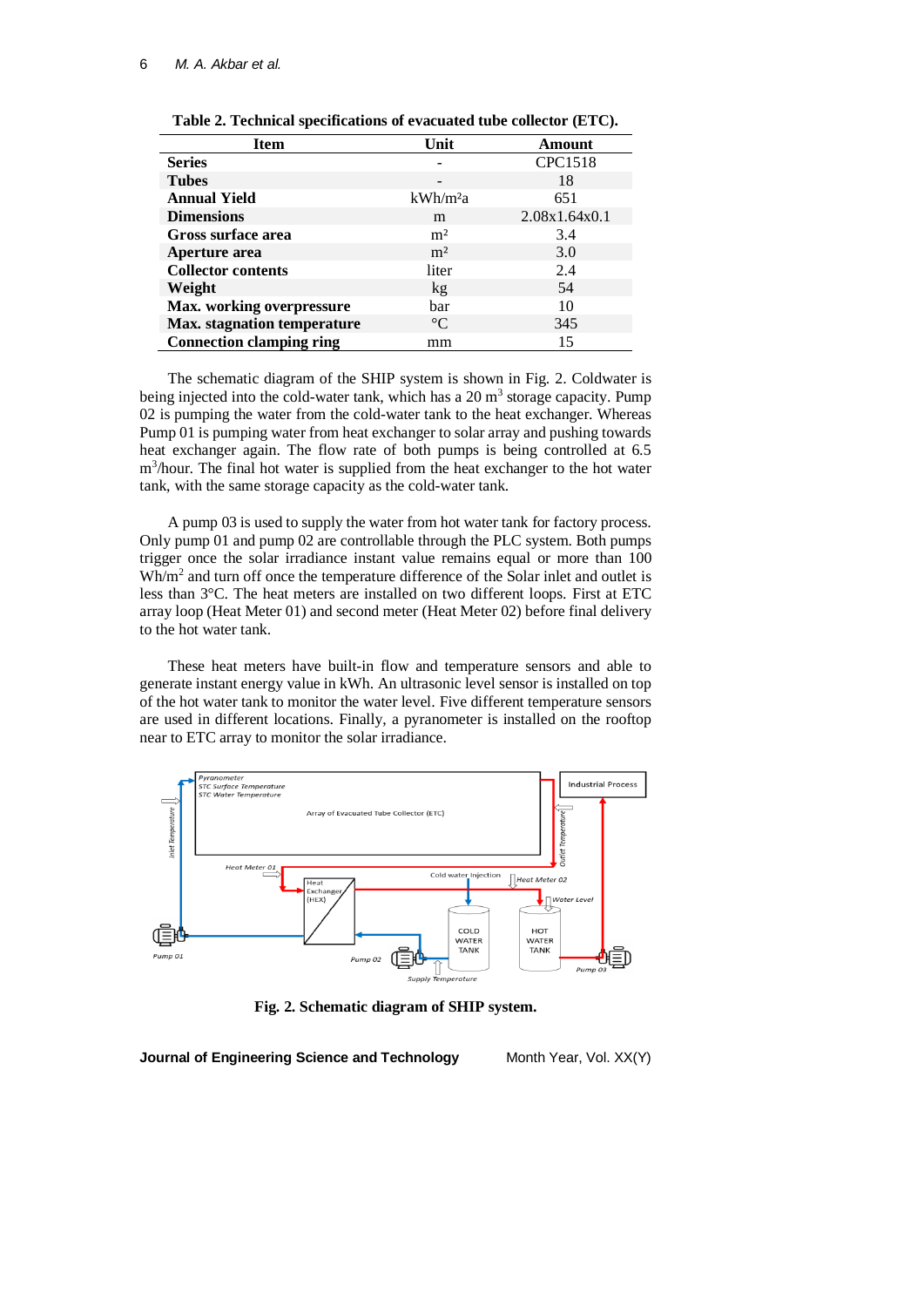## **2.2.Measurement and monitoring system.**

The Industrial IoT (IIoT) system was installed for remote monitoring through a cloud-based application. The data recording is done by a Programmable Logic Controller (PLC) through different sensors and actuators with 5 minutes intervals and pushed to the cloud through an IIoT data gateway. The breakdown of the equipment is shown in Table 3.

| <b>Item</b>                       | Otv           | <b>Brand</b>   | <b>Type/Model</b>     |
|-----------------------------------|---------------|----------------|-----------------------|
| Pyranometer                       |               | <b>RIKA</b>    | RK200-03              |
| <b>Surface Temperature Sensor</b> |               | Optris         | <b>Infrared CS LT</b> |
| <b>Water Level Sensor</b>         |               | Senix          | CHEM 35               |
| <b>Energy Meter</b>               | $\mathcal{D}$ | DIEHI.         | <b>SHARKY 775</b>     |
| <b>Water Temperature Sensor</b>   |               | <b>LKY</b>     | PT100                 |
| <b>Water Temperature Sensor</b>   | 3             | <b>JUMO</b>    | <b>PT500</b>          |
| <b>PLC</b> System                 |               | <b>Siemens</b> | S7-1200               |
| <b>Industrial IoT Gateway</b>     |               | <b>Siemens</b> | <b>IOT2000</b>        |

**Table 3. Details of measurement and monitoring system equipment.**

Three-panel enclosures are used in different locations. First is the central panel enclosure, located near the heat exchanger and connected to heat meter 01, pump 01 & pump 02. It includes, power supply, PLC, touch HMI, IIoT gateway, ethernet switch, relays & magnetic contactors for circulation pumps. Second is the rooftop sub panel (includes power supply, PLC IO module) connected to pyranometer, wind speed sensor, direction sensor, surface temperature sensor & water level sensor. Finally, third is the hot water tank sub panel (includes power supply, PLC IO module) connected to heat meter 02, hot water temperature sensors, and cold-water temperature sensor.

## **3. Theoretical Considerations**

There are three types of studies carried out by researchers around the globe regarding solar thermal: 1) Performance analysis, 2) Economic analysis, and 3) Performance & Economic Analysis. The presented study falls into the first type. Additionally, this setup is considered an industrial grade which can be related to experimental setup instead of feasibility or nanofluid study only.

SHIP system was commissioned for operation in late September 2020. However, the analysis was carried out for three (3) months; October, November, and December 2020. There were five (5) days from 27th Nov to 1st Dec 2020 when the data went missing due to an on-site internet connection. Thus, the performance analysis was only managed to be initialised for eighty-seven (87) days.

The SHIP system refers to the complete arrangement of many components that collect, store, and deliver useful heat to the process. It includes the ETC, hot & cold pipes, hot & cold water storage tank, circulation pumps, heat exchanger, and control system. The performance of the system depends on each component. The performance analysis of the SHIP system is based on the following mathematical model, which is derived from [14, 19-22] and explained in Eq. (1) to Eq. (7).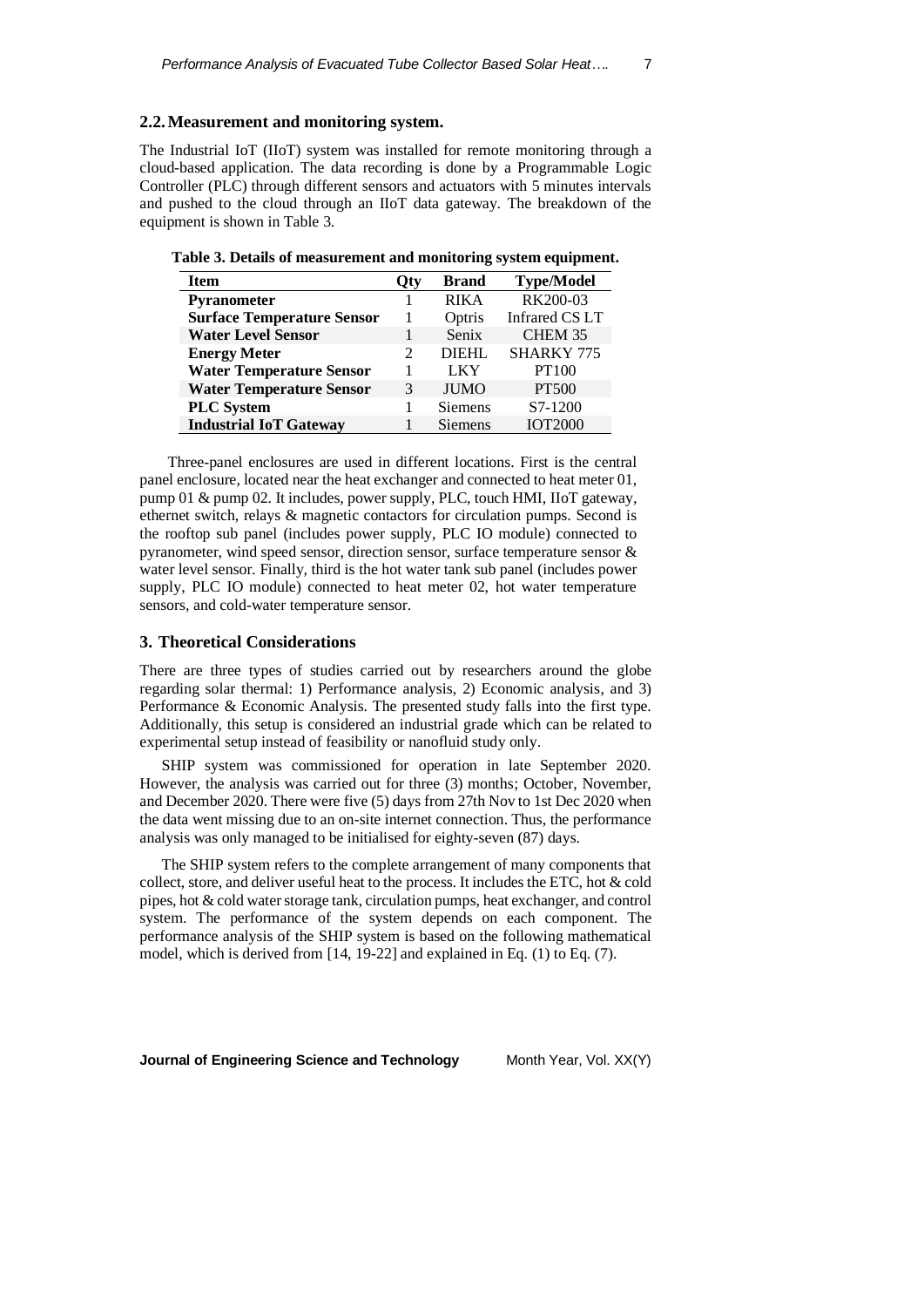The useful energy  $(\dot{Q}_u)$  from the ETC calculated as:

$$
\dot{Q}_u = \dot{m}_w \cdot c_{pw} \cdot (T_{c,o} - T_{c,i}) \tag{1}
$$

Where  $\dot{m}_w$  is mass flow rate,  $c_{pw}$  is water specific heat,  $T_{c,o}$  is collector outlet temperature, and  $T_{c,i}$  is the collector inlet temperature.

The delivered energy  $(\dot{Q}_{sc})$  supplied to storage tank calculated as:

$$
\dot{Q}_{sc} = \dot{m}_w \cdot c_{pw} \cdot (T_{s,i} - T_{s,o}) \tag{2}
$$

Based on that, the collector efficiency figured as:

$$
\eta_{coll} = \frac{\dot{Q}_u}{A_C \cdot G_t} \times 100\%
$$
\n<sup>(3)</sup>

In Eq. (3), the  $A_c$  is collector area and  $G_t$  is the total solar irradiance.

Similarly, the system efficiency figured as:

$$
\eta_{sys} = \frac{\dot{Q}_{sc}}{A_c \cdot G_t} \times 100\%
$$
\n(4)

The system losses consist of ETC loss ( $\dot{Q}^{coll}_{loss}$ ), piping loss ( $\dot{Q}^{pipe}_{loss}$ ) & heat exchanger loss ( $\dot{Q}_{loss}^{hex}$ ):

$$
\dot{Q}_{loss}^{sys} = \dot{Q}_{loss}^{coll} + \dot{Q}_{loss}^{pipe} + \dot{Q}_{loss}^{hex}
$$
\n(5)

The solar irradiation per day (SID) is defined as:

$$
SID\left(\frac{kW.h}{m^2.d}\right) = \frac{\sum_{i=1}^{n} (G_t \cdot t_p)}{3600000}
$$
\n(6)

where n is number of measurement periods for a given day,  $G_t$  is a mean value of total solar irradiance in W/m<sup>2</sup>, and  $t_p$  is the duration of the measurement period in seconds.

The variation of useful energy  $(\dot{Q}_u)$  based on Solar Irradiance  $(G_t)$  including tilt angle  $(\beta)$  & orientation  $(\gamma)$  can be calculated as:

$$
\dot{Q}_u(\beta, \gamma) = \sum \frac{\eta_{coll} \cdot A_C \cdot G_t(\beta, \gamma)}{1000} \tag{7}
$$

# **4. Results and Discussions**

#### **4.1.Variations of temperature**

The system is closed-loop, and there is a process of return water being injected into the cold tank. In effect, it is analysed that the supply temperature varies from 31.88°C to 39.82°C at different times of the day. However, this effect does not link with sunny or cloudy/rainy days because it depends on the process return water from the different operations of the plant.

Figure 3 shows that on a sunny day, collector inlet temperature was ranged from 34.21°C to 42.36°C, and the collector outlet temperature was between 37.86°C to 45.97°C. The peak temperature of the collector output was noted at 01:00 PM as a value of 58.23°C, which offers the highest temperature difference (*ΔT)* of the day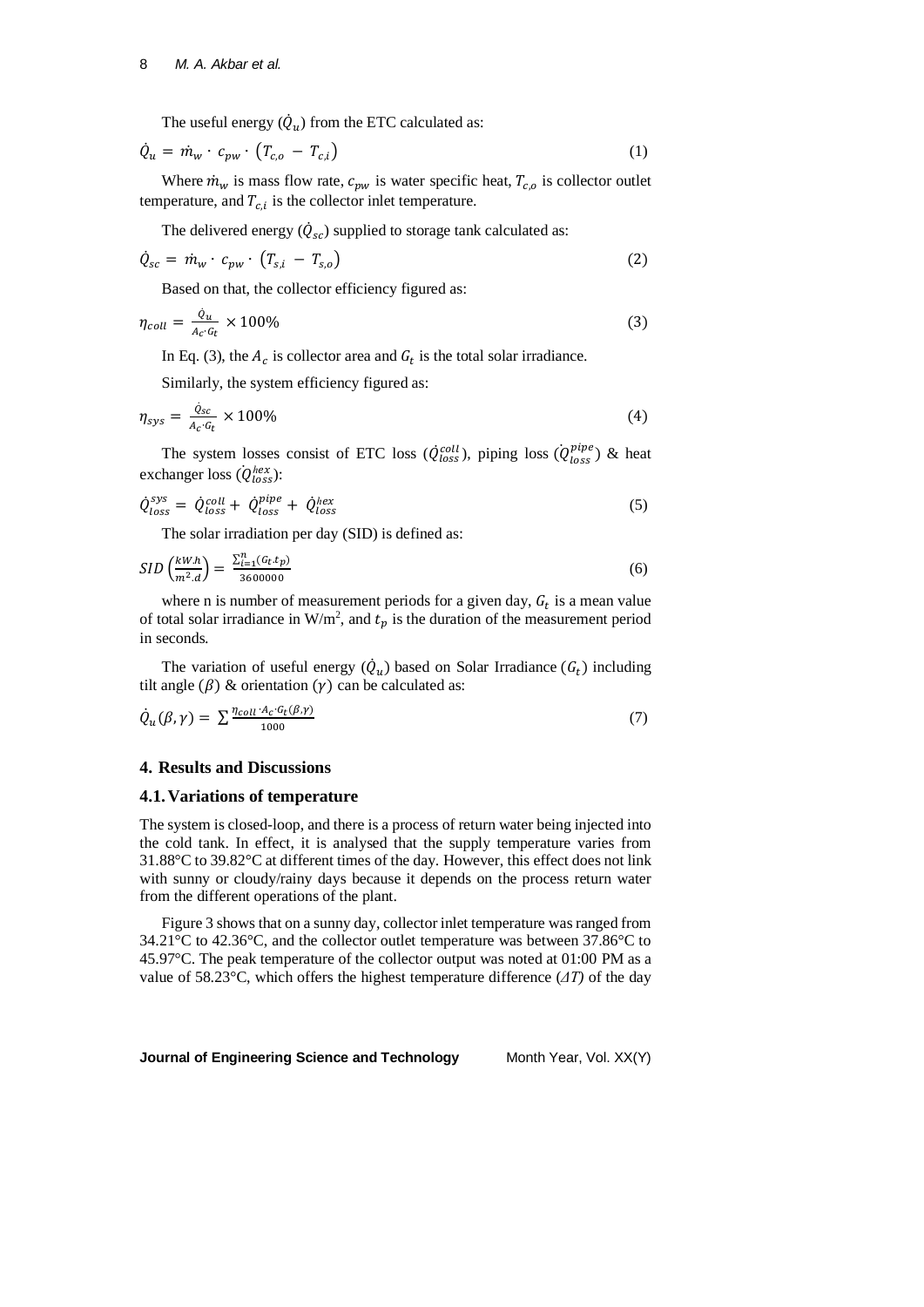as 14.81°C. The *ΔT* was recorded from 3.61°C to 14.81°C. Thus, the solar irradiance hit up to 964.09 kWh.



**Fig. 3. Variation in temperature on a sunny day.**

On the cloudy/rainy day (as shown in Fig. 4), the solar irradiance was less, and its range was between 82.34 kWh to 282.90 kWh. The collector inlet temperature was between 35.42°C to 37.86°C, and the collector outlet temperature was ranging from 38.68°C to 43.43°C. The peak temperature of the collector output was noted at 02:00 PM, which offers the highest *ΔT* of the day as 5.57°C.



**Fig. 4. Variation in temperature on a cloudy day.**

# **4.2.Variation of Energy**

The solar irradiance at the location of the SHIP system was recorded almost the same as mentioned by [23] for Senai, Johor, Malaysia. Whereas the daily values of the useful energy & delivered energy for the month of OCT 2020, NOV 2020 & DEC 2020 are shown in Fig. 5, calculated based on Eq. (1) & Eq. (2). The daily useful energy of the SHIP system was noted as  $170 - 732$  kWh,  $76 - 699$  kWh, and 123 – 645 kWh for the month of OCT 2020, NOV 2020, and DEC 2020, respectively. Whereas daily delivered energy varies from 65 kWh to 704 kWh over three months; the monthly range was  $143 - 704$  kWh for OCT,  $65 - 653$  kWh for NOV, and 107 – 611kWh for DEC.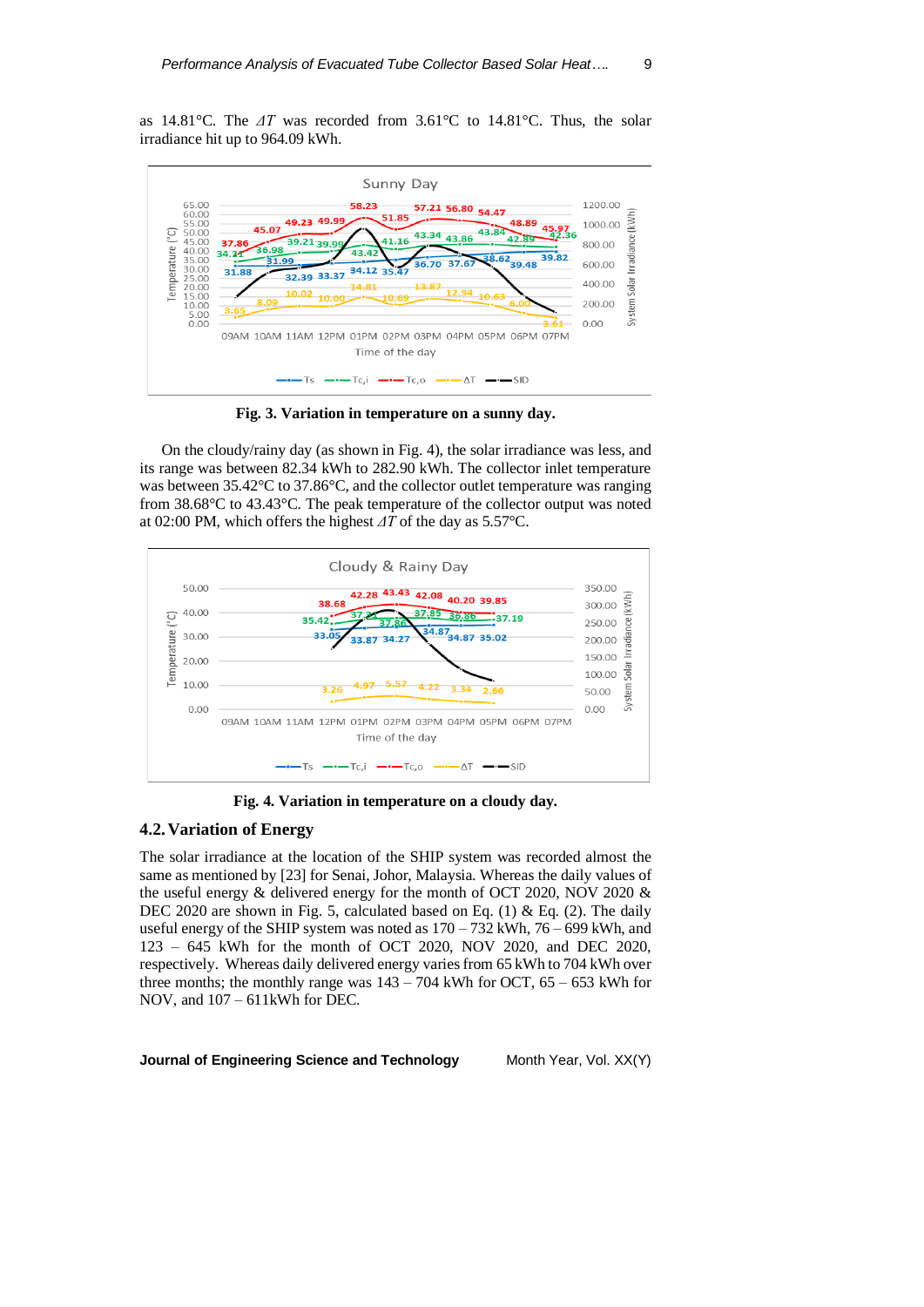The total energy generated by the system was 34,514.00 kWh, and delivered energy was recorded as 32,379.00 throughout analysis (three months). The 6.19% losses incurred during the delivery of energy equals to 2135 kWh. The minimum losses were found as 4.05% in DEC 2020, and comparatively maximum losses were 8.33% in OCT 2020, whereas the losses were 5.79% in NOV 2020. From the total one hundred and seventy-four (87 for useful energy & 87 for delivered energy) samples, values of over three months, the daily mean value is calculated as 396.71 kWh (useful energy) and 372.17 kWh (delivered energy). These results show satisfactory performance as compared to related studies.







**Fig. 5. Variation in the energy of the SHIP system (a) October 2020 (b) November 2020 (c) December 2020.**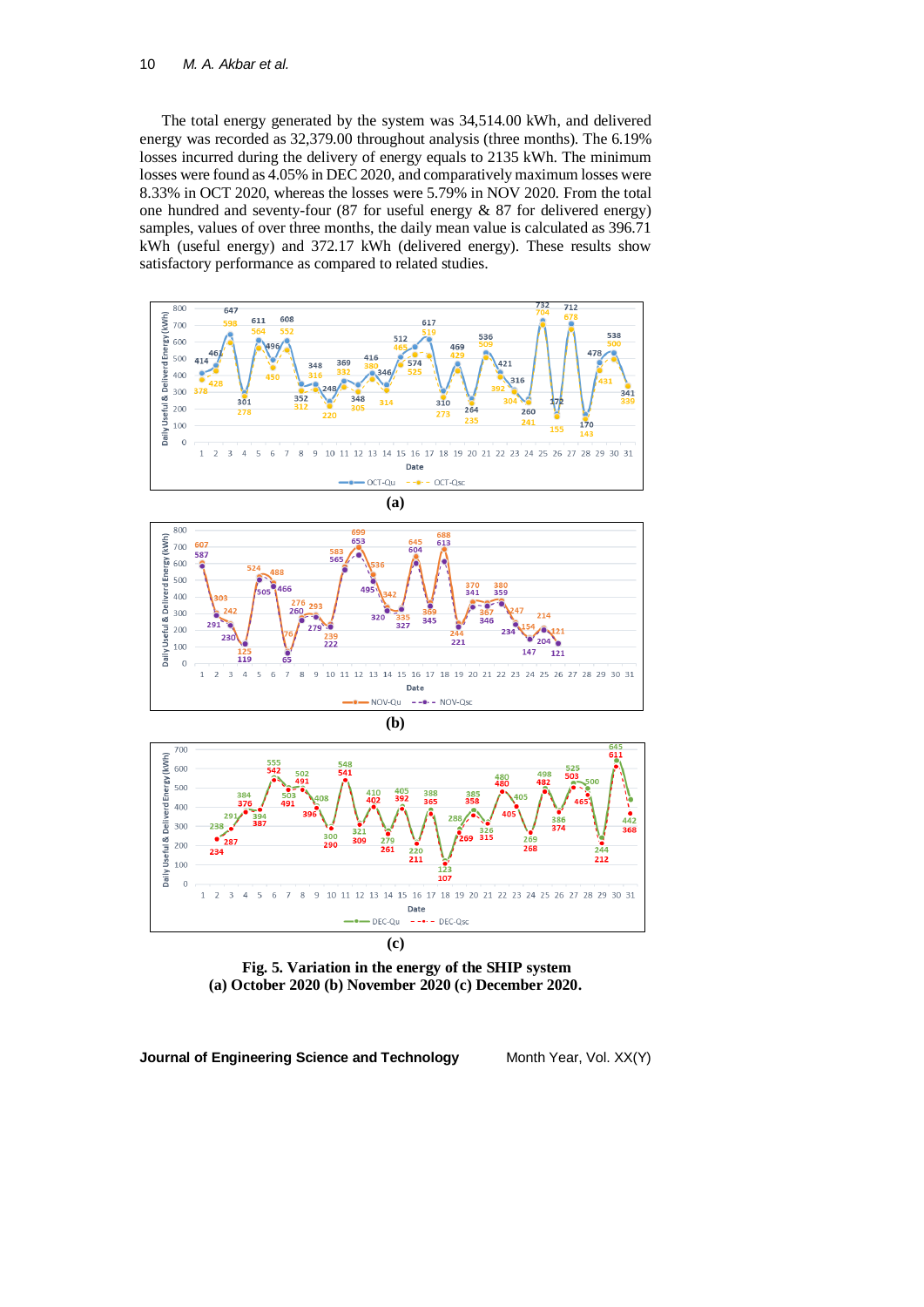# **4.3.Variation of Efficiency**

The daily values of the collector efficiency, system efficiency, and system losses for the month of OCT 2020, NOV 2020 & DEC 2020 are shown in Fig. 6. The efficiencies of the solar collectors were noted as 41-56%, 44-56%, and 38-52% for the month of OCT 2020, NOV 2020, and DEC 2020, respectively (evaluated according to Eq.  $(3)$  & Eq.  $(4)$ ). Whereas system efficiencies vary from 33% to 53% over three months, while the monthly range was 38-52% for OCT, 41-53% for NOV, and 33-52% for DEC.





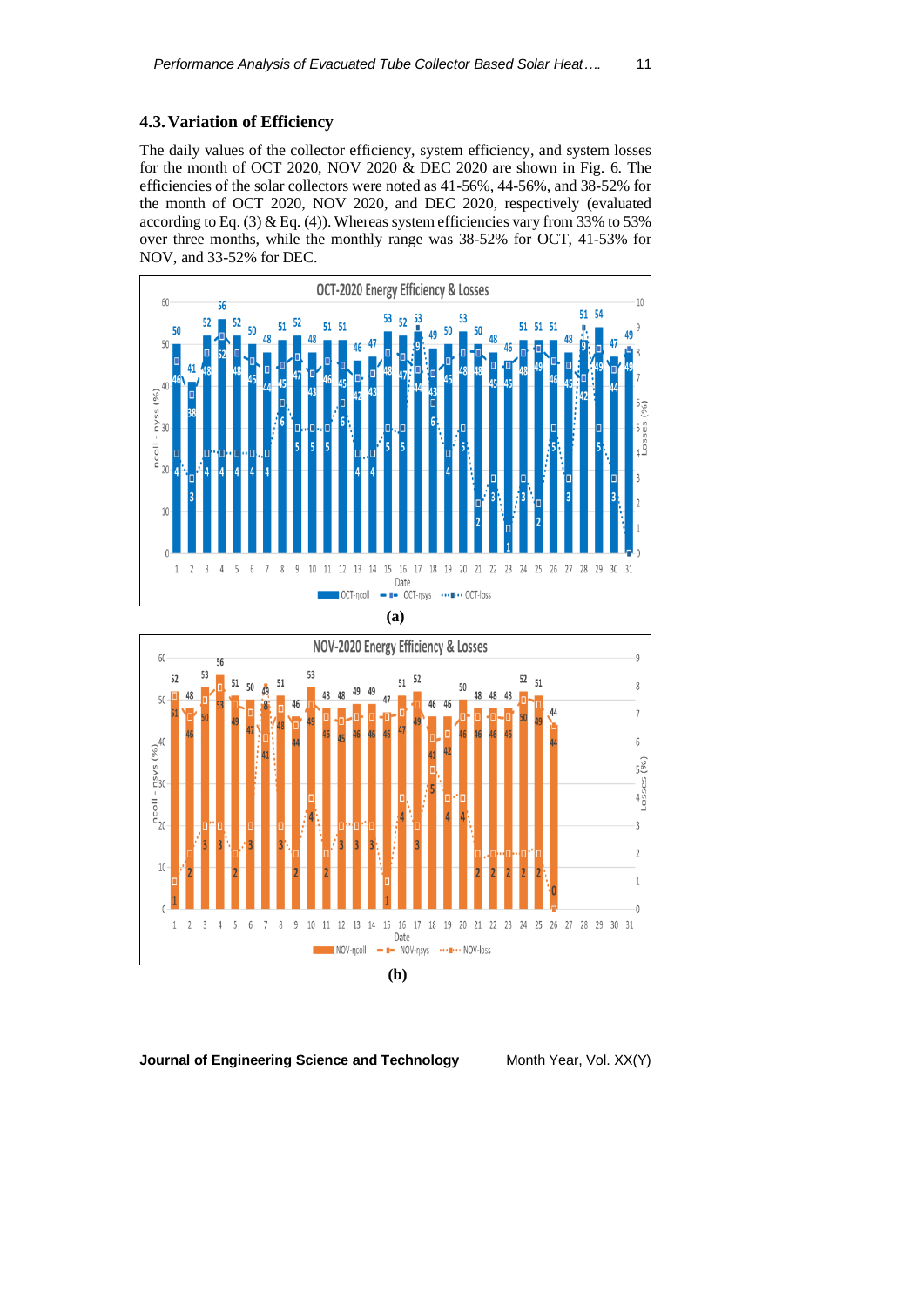

**Fig. 6. Energy efficiencies and losses of the SHIP system (a) October 2020 (b) November 2020 (c) December 2020.**

The mean values of daily efficiencies show great results and are highly acceptable compared to other studies around the world (as shown in Table 1). Collector and system efficiencies founded are (50.03%, 49.46%, 47.10%) and (45.77%, 46.65%, 45.23%) respectively. The two conditional parameters (solar irradiance & Delta T) are used as circulation pump ON/OFF settings. The October losses were monitored high due to circulation pump setting during the probation period of the SHIP system. After resolving the issue, the next two months losses are acceptable in terms of final energy delivery to the storage tank. Table 4 shows the monthly mean values of both efficiencies and losses over the analysis period.

| Table 4. Monthly mean efficiencies and losses over the analysis period. |  |  |  |
|-------------------------------------------------------------------------|--|--|--|
|-------------------------------------------------------------------------|--|--|--|

| Month    | <b>Collector efficiency</b> | <b>System Efficiency</b> | <b>Total Losses</b> |
|----------|-----------------------------|--------------------------|---------------------|
| October  | 50.03%                      | 45.77%                   | 4.26%               |
| November | 49.46%                      | 46.65%                   | 2.81%               |
| December | 47 10%                      | 45.23%                   | 1.87%               |

The analysis realized that both efficiencies (collector & system) depend on several factors. These factors include Solar Irradiance, Supply Temperature, PUMP Start & Stop condition, flow rate, and specific water heat.

## **4.4.Environmental Impact of SHIP System**

The CO<sup>2</sup> reduction of the SHIP system directly depends on generated energy. The facts responsible for energy generation are already described in section 3, e.g., Evacuated Tube Collector, piping system, water storage tanks, circulation pumps, heat exchanger, and control system. The clean energy delivered by the SHIP system shows a great impact on the environment. It is calculated that the SHIP system has reduced  $20,722.39$  kg of  $CO<sub>2</sub>$  over three months (OCT 2020-DEC 2020). The GHG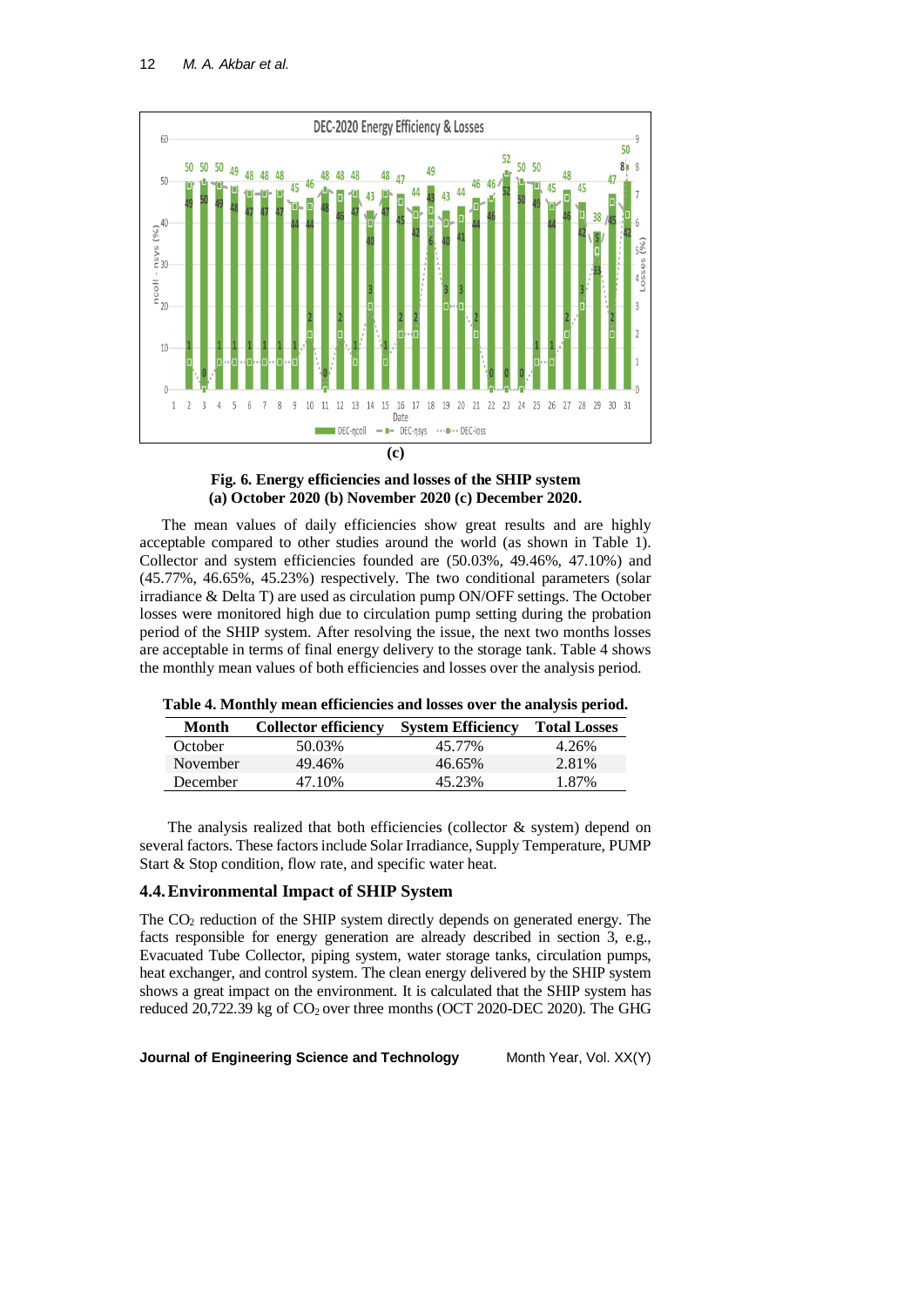reduction factor of Carbon dioxide  $(CO<sub>2</sub>)$  for Natural Gas (NG) Boiler (0.64) was derived from [24]. The reduction calculation of GHG emissions of SHIP system is calculated by the Eq. (8). Table 5 describes the detailed breakdown of the monthly calculation of  $CO<sub>2</sub>$ .

|  |  | GHG Emission Saved = Energy (kWh) x GHG Factor (kg/kWh) | (8) |
|--|--|---------------------------------------------------------|-----|
|  |  |                                                         |     |

**Table 5. Breakdown of monthly calculation of CO2.**

| Month                    | OCT       | NOV      | DEC       | <b>TOTAL</b>       |
|--------------------------|-----------|----------|-----------|--------------------|
| <b>Energy Generation</b> | 12.269.69 | 8.918.79 | 11.190.26 | 32.378.74          |
| (kWh)                    | kWh       | kWh      | kWh.      | kWh                |
| $CO2$ Reduction<br>(kg   | 7.852.60  | 5.708.03 |           | 7.161.76 20.722.39 |

#### **5. Conclusions**

This research is being carried out based on the Solar Heat for Industrial Process (SHIP) System that has been installed in one of the process industries in Johor, Malaysia. Evacuated Tube Collectors (ETC) are deployed at the rooftop of the boiler section in a factory. Each ETC panel consists of 18 evacuated tubes that cover a  $3 \text{ m}^2$ aperture area. In total, 75 ETC panels covering a gross area of  $255.75$  m<sup>2</sup> and aperture area of 225 m<sup>2</sup> are used. In addition, an industrial IoT (IIoT) based Solar Thermal Monitoring System (STMS) is installed for data monitoring and control of water circulations pumps.

The performance analysis of the SHIP system was carried out successfully within three months of the probation period. Ten (10) different parameters were included in the analysis; Useful Energy  $(\dot{Q}_u)$ , Delivered Energy  $(\dot{Q}_{sc})$ , Supply Temperature  $(T_{supply})$ , Collector Inlet temperature  $(T_{c,i})$ , Collector Outlet Temperature  $(T_{c,o})$ , Temperature Difference (*ΔT*), Collector Efficiency (*ηcoll*), System Efficiency (*ηsys*), System Losses ( $\dot{Q}_{loss}^{sys}$ ), and Greenhouse Gases (GHG) reduction.

The monthly efficiency of Useful Energy  $(\dot{Q}_u)$  and Delivered Energy  $(\dot{Q}_{sc})$ , are found as (50.03%, 49.46%, 47.10%) and (45.77%, 46.65%, 45.23%) respectively. System Losses ( $\dot{Q}^{sys}_{loss}$ ) found an averagely 2.98%, which are also acceptable in terms of final energy delivery to the storage tank. Thus, the SHIP system reduces notable GHG emissions (20.7 Tons of  $CO<sub>2</sub>$ ) during the analysis period. Furthermore, the Solar Thermal Performance result analysis shows an acceptable efficiency percentage. Also, the GHG reduction performance was satisfactory and justified in accordance with the viability of the SHIP system within Malaysia climate.

#### **Nomenclatures**

| $A_c$              | Collector Area, $m2$                      |
|--------------------|-------------------------------------------|
| CO <sub>2</sub>    | Carbon dioxide                            |
| $c_{\text{pw}}$    | Water specific heat, Joules               |
| $G_t$              | Total Solar Irradiance, Wh/m <sup>2</sup> |
| $\dot{m}_{\omega}$ | Mass flow rate, pounds/hour or Kg/sec     |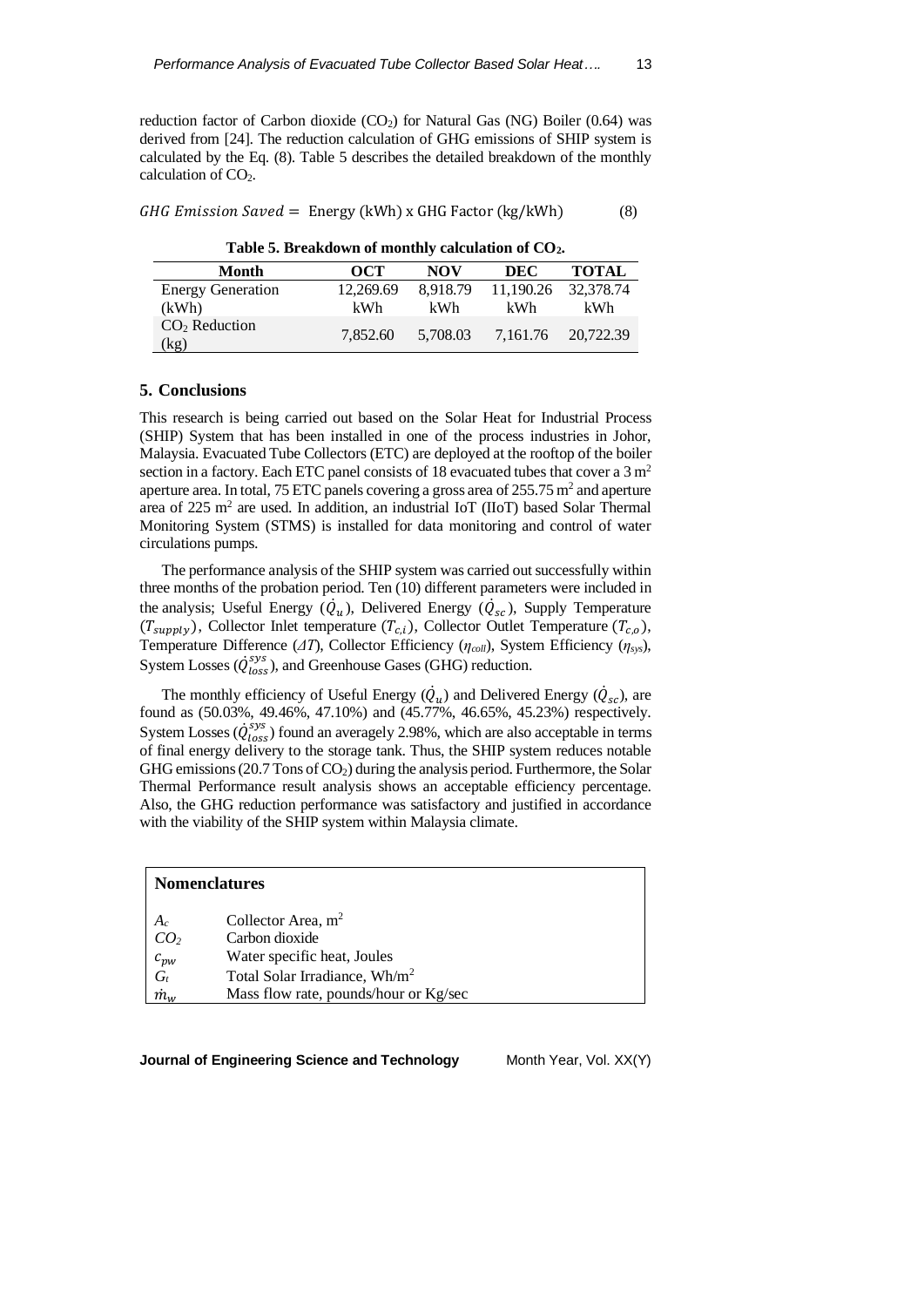| $T_{set}$               | Set Temperature, °C                      |
|-------------------------|------------------------------------------|
| $T_{supply}$            | Supply Temperature, °C                   |
| $T_{c,i}$               | Collector Inlet Temperature, °C          |
| $T_{c,o}$               | Collector Outlet Temperature, °C         |
| $\dot Q_{loss}^{coll}$  | Solar Collector Losses, %                |
| ipipe<br>$\iota_{loss}$ | Solar Circuit Pipes Losses, %            |
| $\dot{Q}^{hex}_{loss}$  | Heat Exchanger Losses, %                 |
| $\dot Q_{loss}^{sys}$   | System Losses, %                         |
| $\dot{Q}_u$             | Useful Energy, kWh                       |
| $\dot{Q}_{sc}$          | Delivered Energy, kWh                    |
| <b>Greek Symbols</b>    |                                          |
| β                       | Solar Thermal tilt angle, deg            |
| $\eta_{coll}$           | Collector Efficiency, %                  |
| $\eta_{sys}$            | System Efficiency, %                     |
| γ                       | Solar Thermal Panel orientation, deg     |
| <b>Abbreviation</b>     |                                          |
| <b>FPC</b>              | <b>Flat Plate Collector</b>              |
| <b>ETC</b>              | <b>Evacuated Tube Collector</b>          |
| <b>GHG</b>              | <b>Greenhouse Gases</b>                  |
| IIoT                    | Industrial Internet of Things            |
| <b>LPM</b>              | Litres Per Minute                        |
| <b>PLC</b>              | Programmable Logic Controller            |
| PV/T                    | Photovoltaic/Thermal                     |
| SAH                     | Solar Air Heater                         |
| <b>SHW</b>              | <b>Solar Hot Water</b>                   |
| <b>SHIP</b>             | <b>Solar Heat for Industrial Process</b> |
| <b>SID</b>              | Solar Irradiance per Day                 |
| <b>STES</b>             | Solar Thermal Energy System              |
| <b>STMS</b>             | Solar Thermal Monitoring System          |
| <b>STC</b>              | Solar Thermal Collector                  |

# **References**

- 1. Energy Saving Trust (2006). Solar water heating systems guidance for professionals, conventional indirect models. Retrieved September 15, 2021, from http://www.simssolar.co.uk.
- 2. Brunner, C. (2014). Solar Heat for Industrial Production Processes Latest Research and Large Scale Installations. Retrieved September 15, 2021, from http://www.iea-shc.org.
- 3. Werner Weiss, M.S.D. (2020). Global Market Development and Trends in 2019. Retrieved September 15, 2021, from https://www.iea-shc.org.
- 4. Ubale, A.B.; Pangavhane, D.; and Auti, A. (2017). Performance analysis of forced convection evacuated tube solar collector used for grape dryer. *Journal of Engineering Science and Technology*, 12(1), 42-53.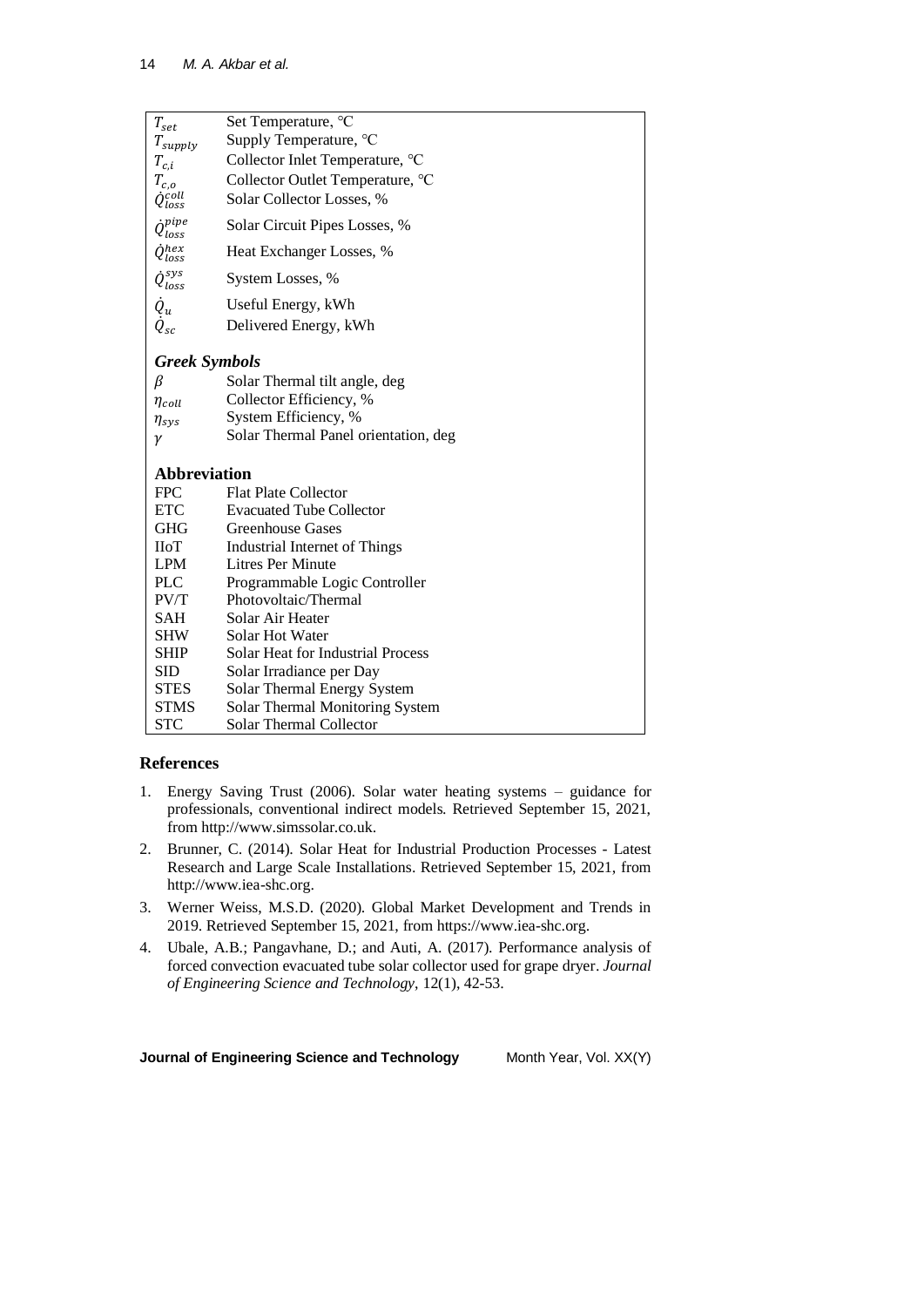- 5. Khama, R.; Aissani, F.; and Alkama, R. (2016). Design and performance testing of an industrial-scale indirect solar dryer. *Journal of Engineering Science and Technology*, 11(9), 1263-1281.
- 6. Raja, S.; Prakash, S.; Gokulnath, R.; Krishnamoorthy, A.; and Lillymercy, J. (2018). PCM based thermal energy storage system integrated with solar parabolic trough collector. *Journal of Engineering Science and Technology,*13(Special Issue), 40-51.
- 7. Chow, T.T.; Dong, Z.; Chan, L.S.; Fong, K.F.; and Bai, Y. (2011). Performance evaluation of evacuated tube solar domestic hot water systems in Hong Kong. *Energy and Buildings*, 43(2), 3467-3474.
- 8. Zubriski, S.E.; and Dick, K.J. (2012). Measurement of The Efficiency Of Evacuated Tube Solar Collectors under Various Operating Conditions. *Journal of Green Building*, 7(3), 114-130.
- 9. Mahendran, M.; Lee, G.C.; Sharma, K.V.; and Shahrani, A. (2012). Performance of Evacuated Tube Solar Collector using Water-Based Titanium Oxide Nanofluid. *Journal Of Mechanical Engineering And Sciences*, 3(1), 301-310.
- 10. Sabiha, M.A.; Saidur, R.; Hassani, S.; Said, Z.; and Mekhilef, S. (2015). Energy performance of an evacuated tube solar collector using single walled carbon nanotubes nanofluids. *Energy Conversion and Management*, 105, 1377-1388.
- 11. Iranmanesh, S.; Ong, H.C.; Ang, B.C.; Sadeghinezhad, E.; Esmaeilzadeh, A.; and Mehrali, M. (2017). Thermal performance enhancement of an evacuated tube solar collector using graphene nanoplatelets nanofluid. *Journal of Cleaner Production*, 162, 121-129.
- 12. Hassanien, R.H.E.; Li, M.; and Tang, Y. (2018). The evacuated tube solar collector assisted heat pump for heating greenhouses. *Energy and Buildings*, 169, 305-318.
- 13. Sokhansefat, T.; Kasaeian, A.; Rahmani, K.; Heidari, A.H.; Aghakhani, F.; and Mahian, O. (2018). Thermoeconomic and environmental analysis of solar flat plate and evacuated tube collectors in cold climatic conditions. *Renewable Energy*, 115, 501-508.
- 14. Siuta-Olcha, A.; Cholewa, T.; and Dopieralska-Howoruszko, K. (2020). Experimental studies of thermal performance of an evacuated tube heat pipe solar collector in Polish climatic conditions. *Environmental Science and Pollution Research*, 24, 14319-14328.
- 15. Essa, M.A.; Asal, M.; Saleh, M.A.; and Shaltout, R.E. (2021). A comparative study of the performance of a novel helical direct flow U-Tube evacuated tube collector. *Renewable Energy*, 163, 2068-2080.
- 16. Alwaer, A.; and Gryzagoridis, J. (2019). Desalination system using evacuated tube heat pipe solar collector with improved insulation of the geyser. *International Conference on the Domestic Use of Energy.* Wellington, South Africa, 140–146.
- 17. Fayaz1, H.; Rahim, N.A.; and Saidur, R. (2016). Techno-economıc Analysıs of Evacuated Tube Solar Water Heater usıng F-chart Method. *3rd International Conference on Global Sustainability and Chemical Engineering*. Putrajaya, Malaysia, 1-8.